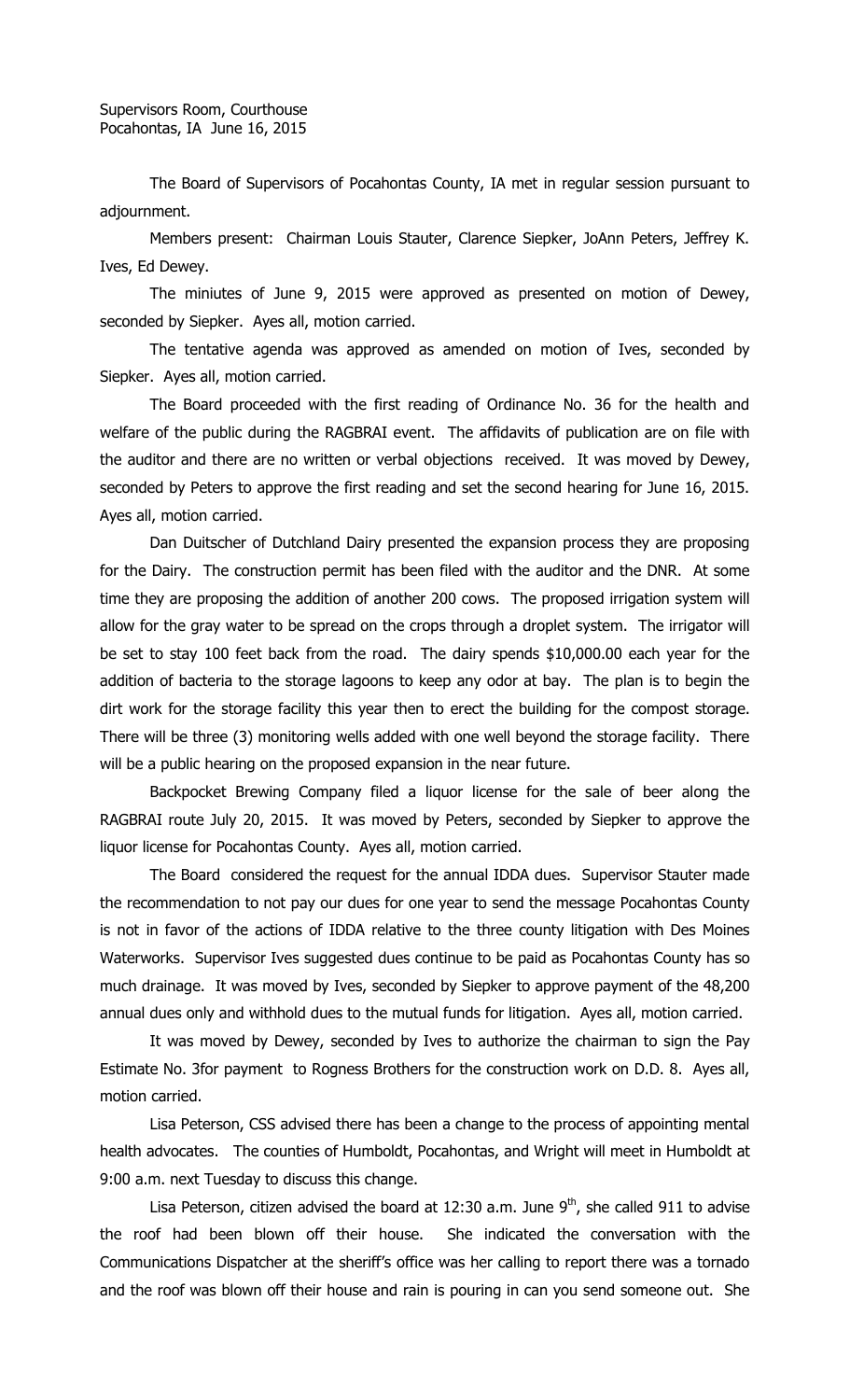was told there was no tornado but he could send a deputy out. She was quite taken back that she was told there was no tornado when her roof was gone from her home. A deputy came about one hour later, looked around and indicated this was just straight line winds and was going to look at other damage. She advised they spent the night in their shop building. On Monday she went to talk to the dispatch supervisor regarding the incident as she believed the protocol was lacking and she advised when you have never experienced a disaster you expect some concern and direction from the 911 dispatcher and felt that was lacking this night. As a person that deals with crisis interventions and people through her employment she felt the people skills were lacking and wanted to express her concerns directly to the source. She described Dispatcher Enockson as confrontational and defensive. She advised she was not angry or upset with anyone, until this time. Sheriff Lampe and Communications Supervisor Sid Enockson were present. Sid noted it was not a tornado. Sheriff Lampe advised the dispatcher that evening was new to the job and Encokson advised the dispatcher reacted as he should have. Sheriff Lampe advised usually with weather alerts, Emergency Management is out checking the weather. In the past that has been our experience and the EMA director checks in with the sheriff's office. This is something we have not had from EMA since the time of Tim McKiernan . Peterson asked of the sheriff and Enockson what is the protocol. Lampe advised the deputy was called and he responded, he checked the damage and then on to check other damage reports and we were told there were electric lines down and that is a safety hazard. Supervisor Dewey stated he was not notified of any damage and he is the chairman of the EMA board. Sheriff Lampe advised it is EMA's job to be out checking on the weather when an alert is received. Supervisor Dewey advised a phone call should be made to EMA. Russ Jergens, EMA Director was not present. Sheriff Lampe advised he will talk to the EMA director.

Jack Moellering, County Engineer presented two (2) bids for pavement markings. Iowa Plains Signing bid \$111,390.83 per the specifications; Vogel Traffic bid \$74,847.64 per the specifications. Vogel has done the markings for a number of years. It was moved by Siepker, seconded by Peters to approve the bid of Vogel Traffic. Ayes all, motion carried.

The culvert contract has not arrived and the action was tabled.

Gary Atherton, Drainage Clerk and Engineer's Asst. advised Schoon's excavator is not capable of dumping the dirt into a dump truck from the drainage ditch. Pederson of Humboldt can do the work at \$135.00 per hour plus \$300.00 for mobilization and he can start either tomorrow or it will be one month. It was moved by Ives, seconded by Dewey to Hire Pederson for the bottom-dipping of D.D. 53, Br 19 at \$135.00 per hour to begin work in one month and to authorize working with Atherton to repair some of the FEMA areas while in the county. Ayes all, motion carried.

Supervisor Siepker discussed the rewriting of the personnel policies and that he has questions and concerns. Auditor Bunda advised we still have two available dates to meet with HR to review the policies page by page. The board members will be available July 1, 2015 to meet with Gruefe. Auditor Bunda will notify Gruefe of the date and time.

Supervisors Weekly Reports: Stauter attended the YES Center board meeting, Fair Board meeting as liaison, and attended JT 35-37 drainage hearing and D.D. 8 drainage hearing. Peters and Siepker attended the two drainage hearings with no other meetings. Dewey attended the drainage hearings and the County Conservation Board meeting as liaison.